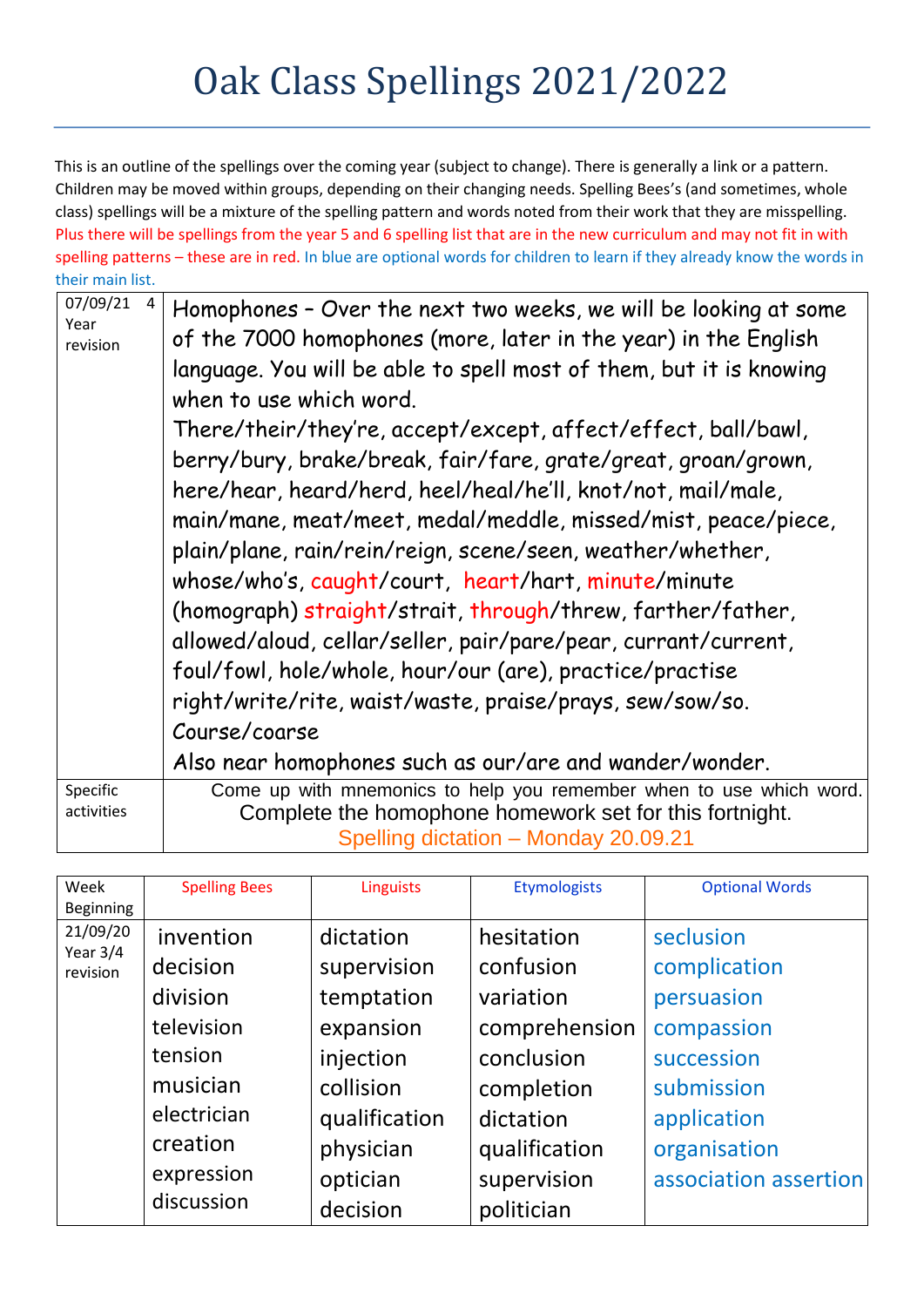|                        | competition                                                                                                                                                                                         | confession    | mathematician | distortion |
|------------------------|-----------------------------------------------------------------------------------------------------------------------------------------------------------------------------------------------------|---------------|---------------|------------|
|                        | explanation                                                                                                                                                                                         | competition   | confession    | proportion |
|                        | profession                                                                                                                                                                                          | explanation   | competition   | extortion  |
|                        | dictionary                                                                                                                                                                                          | profession    | explanation   |            |
|                        | separation                                                                                                                                                                                          | dictionary    | profession    |            |
|                        | pronunciation                                                                                                                                                                                       | separation    | dictionary    |            |
|                        |                                                                                                                                                                                                     | pronunciation | pronunciation |            |
| Specific<br>activities | The children have chosen 15 words from these lists. They need to learn the patterns as it will<br>not be just their specific words that they will be tested on. When finding additional words, they |               |               |            |
|                        | should find 5 for 'tion'; 5 for 'sion' and 3 for 'cian'.<br>Spelling dictation Monday 04.10.22                                                                                                      |               |               |            |

| Week<br>Beginning      | <b>Spelling Bees</b> | Linguists                                                                             | <b>Etymologists</b> | <b>Optional words</b> |
|------------------------|----------------------|---------------------------------------------------------------------------------------|---------------------|-----------------------|
| 05/10/20               | poisonous            | poisonous                                                                             | poisonous           | luminous              |
|                        | dangerous            | dangerous                                                                             | dangerous           | anonymous             |
|                        | tremendous           | tremendous                                                                            | tremendous          | frivolous             |
|                        | enormous             | enormous                                                                              | enormous            | prosperous            |
|                        | glamorous            | glamorous                                                                             | glamorous           | boisterous            |
|                        | serious curious      | serious                                                                               | serious             | hazardous             |
|                        | obvious              | curious                                                                               | curious             | <b>ludicrous</b>      |
|                        | jealous              | obvious                                                                               | obvious             | momentous             |
|                        | courageous           | jealous                                                                               | jealous             | miraculous            |
|                        | famous               | courageous                                                                            | courageous          | ravenous ominous      |
|                        | various              | mountainous                                                                           | mountainous         | anomalous             |
|                        | disastrous           | hideous                                                                               | hideous             | numerous              |
|                        | awkward              | humorous                                                                              | humorous            | conspicuous           |
|                        |                      | outrageous                                                                            | outrageous          | contemptuous          |
|                        |                      | famous                                                                                | vigorous            | tempestuous           |
|                        |                      | various                                                                               | spontaneous         | delicious             |
|                        |                      | disastrous                                                                            | courteous           | precarious            |
|                        |                      | awkward                                                                               | famous              | notorious             |
|                        |                      |                                                                                       | various             | courteous             |
|                        |                      |                                                                                       | disastrous          | simultaneous          |
|                        |                      |                                                                                       | awkward             | nauseous              |
|                        |                      |                                                                                       |                     | unctuous              |
| Specific<br>activities |                      | Identify the root word rules and the exceptions Spelling<br>dictation Monday 18.10.20 |                     |                       |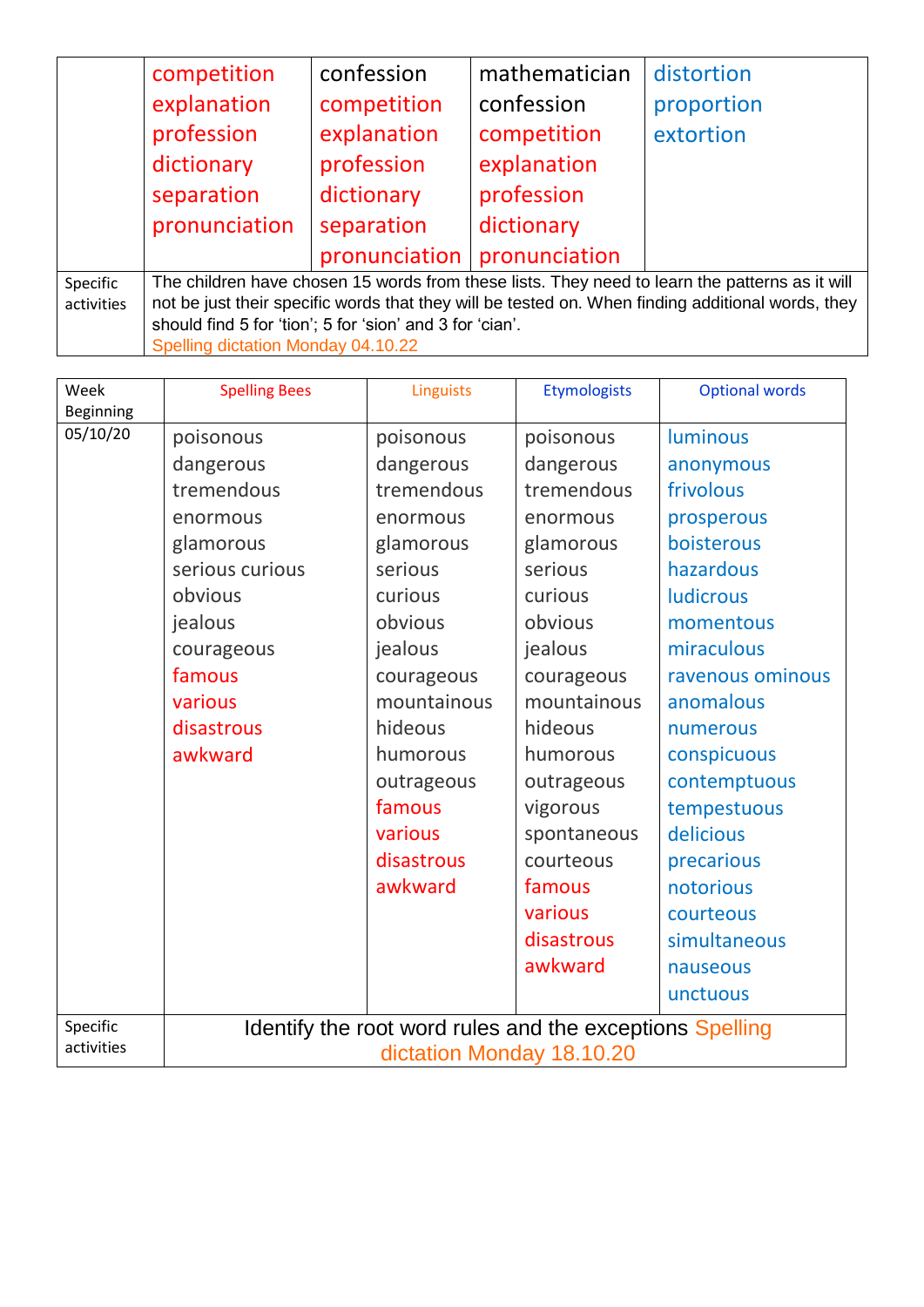| Week                    |  | <b>Spelling Bees</b>                                                                                                                                                             | Linguists                           | <b>Etymologists</b>                                                                           |  |  |
|-------------------------|--|----------------------------------------------------------------------------------------------------------------------------------------------------------------------------------|-------------------------------------|-----------------------------------------------------------------------------------------------|--|--|
| Beginning               |  |                                                                                                                                                                                  |                                     |                                                                                               |  |  |
| 19/10/21                |  |                                                                                                                                                                                  |                                     |                                                                                               |  |  |
| 2 <sup>nd</sup><br>week |  |                                                                                                                                                                                  |                                     |                                                                                               |  |  |
| homework                |  |                                                                                                                                                                                  |                                     |                                                                                               |  |  |
| half<br>over            |  |                                                                                                                                                                                  |                                     |                                                                                               |  |  |
| term                    |  |                                                                                                                                                                                  |                                     |                                                                                               |  |  |
|                         |  |                                                                                                                                                                                  |                                     |                                                                                               |  |  |
|                         |  |                                                                                                                                                                                  |                                     |                                                                                               |  |  |
|                         |  |                                                                                                                                                                                  |                                     |                                                                                               |  |  |
|                         |  |                                                                                                                                                                                  |                                     |                                                                                               |  |  |
|                         |  |                                                                                                                                                                                  |                                     |                                                                                               |  |  |
|                         |  | <b>il</b> - illegal, illegible, illiterate                                                                                                                                       |                                     |                                                                                               |  |  |
|                         |  |                                                                                                                                                                                  |                                     | <b>im</b> - immature, immortal, impossible, impatient, imperfect, immobile, impolite,         |  |  |
|                         |  | impractical                                                                                                                                                                      |                                     |                                                                                               |  |  |
|                         |  |                                                                                                                                                                                  |                                     |                                                                                               |  |  |
|                         |  | in-indecent, inactive, incapable, inattentive, inconvenient, inaccurate,                                                                                                         |                                     |                                                                                               |  |  |
|                         |  | inaccessible, inadequate, invisible                                                                                                                                              |                                     |                                                                                               |  |  |
|                         |  | ir -irregular, irrelevant, irresponsible, irresistible, irrational                                                                                                               |                                     |                                                                                               |  |  |
|                         |  | re-: redo, refresh, return, reappear, redecorate                                                                                                                                 |                                     |                                                                                               |  |  |
|                         |  | sub-: subdivide, subheading, submarine, submerge                                                                                                                                 |                                     |                                                                                               |  |  |
|                         |  | <b>inter-</b> : interact, intercity, international, interrelated (inter + related)                                                                                               |                                     |                                                                                               |  |  |
|                         |  | anti-: antiseptic, anticlockwise, antisocial, antidote, anticlimax                                                                                                               |                                     |                                                                                               |  |  |
|                         |  | <b>auto</b> -: autobiography, autograph, autonomy, autopilot, autofocus, automatic,                                                                                              |                                     |                                                                                               |  |  |
|                         |  |                                                                                                                                                                                  |                                     |                                                                                               |  |  |
|                         |  |                                                                                                                                                                                  |                                     |                                                                                               |  |  |
|                         |  | apparent                                                                                                                                                                         |                                     |                                                                                               |  |  |
|                         |  | controversy                                                                                                                                                                      |                                     |                                                                                               |  |  |
|                         |  |                                                                                                                                                                                  |                                     |                                                                                               |  |  |
| Specific                |  |                                                                                                                                                                                  |                                     | For the next two weeks, including half term, the children will be studying words with the     |  |  |
| activities              |  | above prefixes, many of which turn the base words into the opposite. When finding the<br>additional words for homework, they should find 2 words for each prefix and the must be |                                     |                                                                                               |  |  |
|                         |  |                                                                                                                                                                                  |                                     | prefixes not just words that happen to have these letters at the beginning e.g. not illness,  |  |  |
|                         |  |                                                                                                                                                                                  |                                     | internal, real There is no spelling pattern, so on days where this is relevant an alternative |  |  |
|                         |  | task should be undertaken.                                                                                                                                                       |                                     |                                                                                               |  |  |
|                         |  |                                                                                                                                                                                  | Spelling dictation Monday 01.11.21. |                                                                                               |  |  |
|                         |  |                                                                                                                                                                                  |                                     |                                                                                               |  |  |

| Week                   | <b>Spelling Bees</b>                                                                                                                                                                                                                                                                                                                                                         | <b>Linguists</b> | <b>Etymologists</b> |
|------------------------|------------------------------------------------------------------------------------------------------------------------------------------------------------------------------------------------------------------------------------------------------------------------------------------------------------------------------------------------------------------------------|------------------|---------------------|
| <b>Beginning</b>       |                                                                                                                                                                                                                                                                                                                                                                              |                  |                     |
| 02/11/21               | Busy/business, century, difficult, enough, fruit, height, island, knowledge, library,<br>material, medicine, often, opposite, ordinary, potato(es) recent, special strength,<br>suppose, therefore, though/although, thought bicycle calendar, certain, early,<br>earth, forward(s) grammar particular, peculiar, perhaps, popular, purpose,<br>surprise, identity, physical |                  |                     |
| Specific<br>activities | These are the year 4 words from the government list that have been identified that<br>the children should know. There is no spelling pattern, so on days where this is<br>relevant an alternative task should be undertaken.<br><b>Spelling dictation Monday 15.11.21</b>                                                                                                    |                  |                     |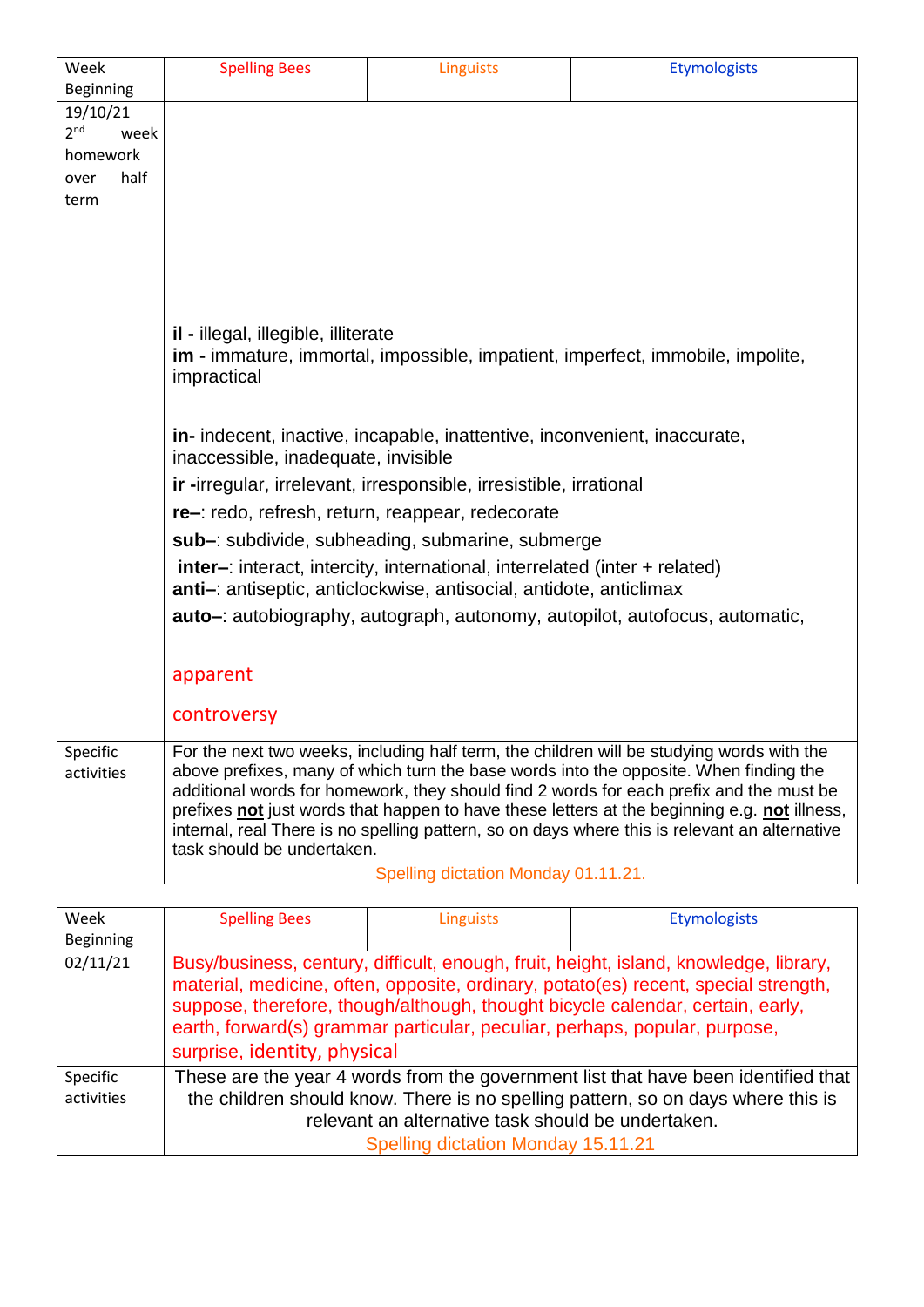| Week<br>Beginning      | <b>Spelling Bees</b> | <b>Linguists</b>                                                                                  | <b>Etymologists</b> | <b>Optional words</b> |
|------------------------|----------------------|---------------------------------------------------------------------------------------------------|---------------------|-----------------------|
| 16/11/21               | measure              | measure                                                                                           | pleasure            | procedure             |
|                        | treasure             | treasure                                                                                          | creature            | culture               |
|                        | pleasure             | pleasure                                                                                          | furniture           | enrapture             |
|                        | creature             | creature                                                                                          | leisure nature      | nurture               |
|                        | furniture            | furniture                                                                                         | adventure           | brochure              |
|                        | picture              | leisure                                                                                           | texture             | miniature             |
|                        | nature               | nature                                                                                            | pasture             | architecture          |
|                        | adventure            | adventure                                                                                         | failure             | manufacture           |
|                        | enclosure            | failure                                                                                           | enclosure           | agriculture           |
|                        | teacher              | enclosure                                                                                         | butcher             | conjecture            |
|                        | catcher              | texture                                                                                           | fracture            | infrastructure        |
|                        | richer               | pasture                                                                                           | capture             |                       |
|                        | stretcher            | butcher                                                                                           | signature           |                       |
|                        | signature            | signature                                                                                         | temperature         |                       |
|                        | temperature          | temperature                                                                                       | pressure            |                       |
|                        | pressure             | pressure                                                                                          | individual          |                       |
|                        | individual           | individual                                                                                        | secretary           |                       |
|                        | secretary            | secretary                                                                                         |                     |                       |
| Specific<br>activities |                      | Investigate /er/ phoneme and corresponding graphemes<br><b>Spelling dictation Monday 29.11.21</b> |                     |                       |

| Week             | <b>Spelling Bees</b> | <b>Linguists</b>   | <b>Etymologists</b> | <b>Optional words</b> |
|------------------|----------------------|--------------------|---------------------|-----------------------|
| <b>Beginning</b> |                      |                    |                     |                       |
| 30.11.21         | available            | legible            | Susceptible         | debatable             |
|                  | adorable             | irresistible       | legible             | adaptable             |
|                  | considerable         | irreversible       | implausible         | capable               |
|                  | tolerable            | digestible         | inaccessible        | amiable               |
|                  | changeable           | divisible          | combustible         | objectionable         |
|                  | noticeable           | edible suitable    | destructible        | conceivable           |
|                  | movable              | adorable           | considerable        | suggestible           |
|                  | possible             | reasonable         | advisable           | contemptible          |
|                  | horrible terrible    | changeable         | noticeable          | feasible gullible     |
|                  | sensible             | acceptable         | applicable          | plausible             |
|                  | incredible           | dependable         | valuable pliable    | indispensable         |
|                  | vegetable            | reliable available | tolerable           | irreparable           |
|                  | individual           | vegetable          | reliable            | negotiable            |
|                  | secretary            | develop            | available           | achievable            |
|                  | develop              | government         | vegetable           |                       |
|                  | government           |                    | develop             |                       |
|                  |                      |                    | government          |                       |
|                  |                      |                    |                     |                       |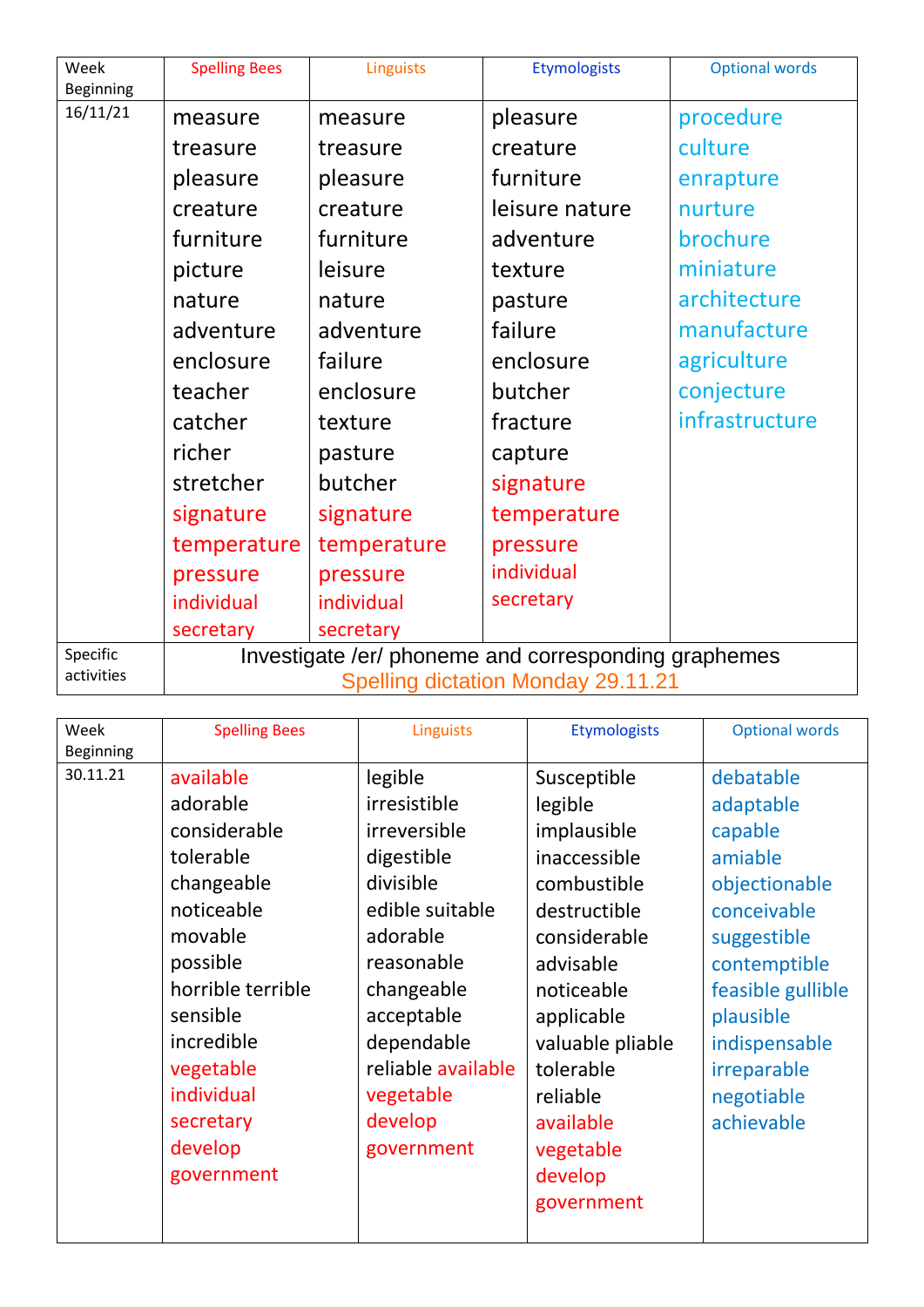| Specific   | When to use the suffix –able or –ible – What are the rules? What are the |  |  |
|------------|--------------------------------------------------------------------------|--|--|
| activities | exceptions?                                                              |  |  |
|            | Spelling dictation Monday 13.12.21                                       |  |  |

| Week                   | <b>Spelling Bees</b> | Linguists                                                                                          | <b>Etymologists</b> | <b>Optional words</b> |
|------------------------|----------------------|----------------------------------------------------------------------------------------------------|---------------------|-----------------------|
| Beginning              |                      |                                                                                                    |                     |                       |
| 14/12/21<br>$2nd$ week | enough               | enough                                                                                             | throughout          | breakthrough          |
| over                   | through              | through                                                                                            | thorough            | wrought               |
| Christmas              | although             | although                                                                                           | enough              | slough                |
| holidays               | tough                | tough                                                                                              | nought              | afterthought          |
|                        | cough                | cough                                                                                              | cough               | forethought           |
|                        | thought              | thought                                                                                            | although            | drought               |
|                        | bought               | bought                                                                                             | hiccough            | sough                 |
|                        | rough                | rough                                                                                              | trough              | thoroughfare          |
|                        | ought                | doughnut                                                                                           | doughnut            |                       |
|                        | fought               | nought                                                                                             | bough               |                       |
|                        | brought              | borough                                                                                            | plough              |                       |
|                        | plough               | plough                                                                                             | rough               |                       |
|                        | thorough             | thorough                                                                                           | sought              |                       |
|                        | desperate            | desperate                                                                                          | fought              |                       |
|                        | environment          | environment                                                                                        | borough             |                       |
|                        |                      |                                                                                                    | desperate           |                       |
|                        |                      |                                                                                                    | environment         |                       |
| Specific               |                      | To Investigate 'ough' letter string - the most difficult letter string in English language because |                     |                       |
| activities             |                      | of the different sounds. The children should complete week 2 of their spelling homework tasks      |                     |                       |
|                        |                      | over the Christmas period as they will be assessed on the first day of term.                       |                     |                       |

Spelling dictation Tuesday 04 .01.22

| Week<br>Beginning | <b>Spelling Bees</b>                                                                                                                           | <b>Linguists</b>                                                                                                                               | <b>Etymologists</b>                                                                                                                                           | <b>Optional words</b>                                                                                                                                                     |
|-------------------|------------------------------------------------------------------------------------------------------------------------------------------------|------------------------------------------------------------------------------------------------------------------------------------------------|---------------------------------------------------------------------------------------------------------------------------------------------------------------|---------------------------------------------------------------------------------------------------------------------------------------------------------------------------|
| 04.01.22          | special<br>social official<br>especially<br>facial<br>confidential<br>potential<br>financial<br>torrential<br>essential<br>spatial<br>palatial | special<br>social official<br>especially<br>facial<br>palatial<br>spatial<br>confidential<br>potential<br>financial<br>torrential<br>essential | special<br>special palatial<br>official<br>facial<br>especially<br>confidential<br>potential<br>financial<br>torrential<br>essential<br>crucial<br>artificial | sacrificial<br>substantial<br>prejudicial<br>quintessential<br>circumstantial<br>residential<br>consequential<br>insubstantial<br>impartial<br>deferential<br>superficial |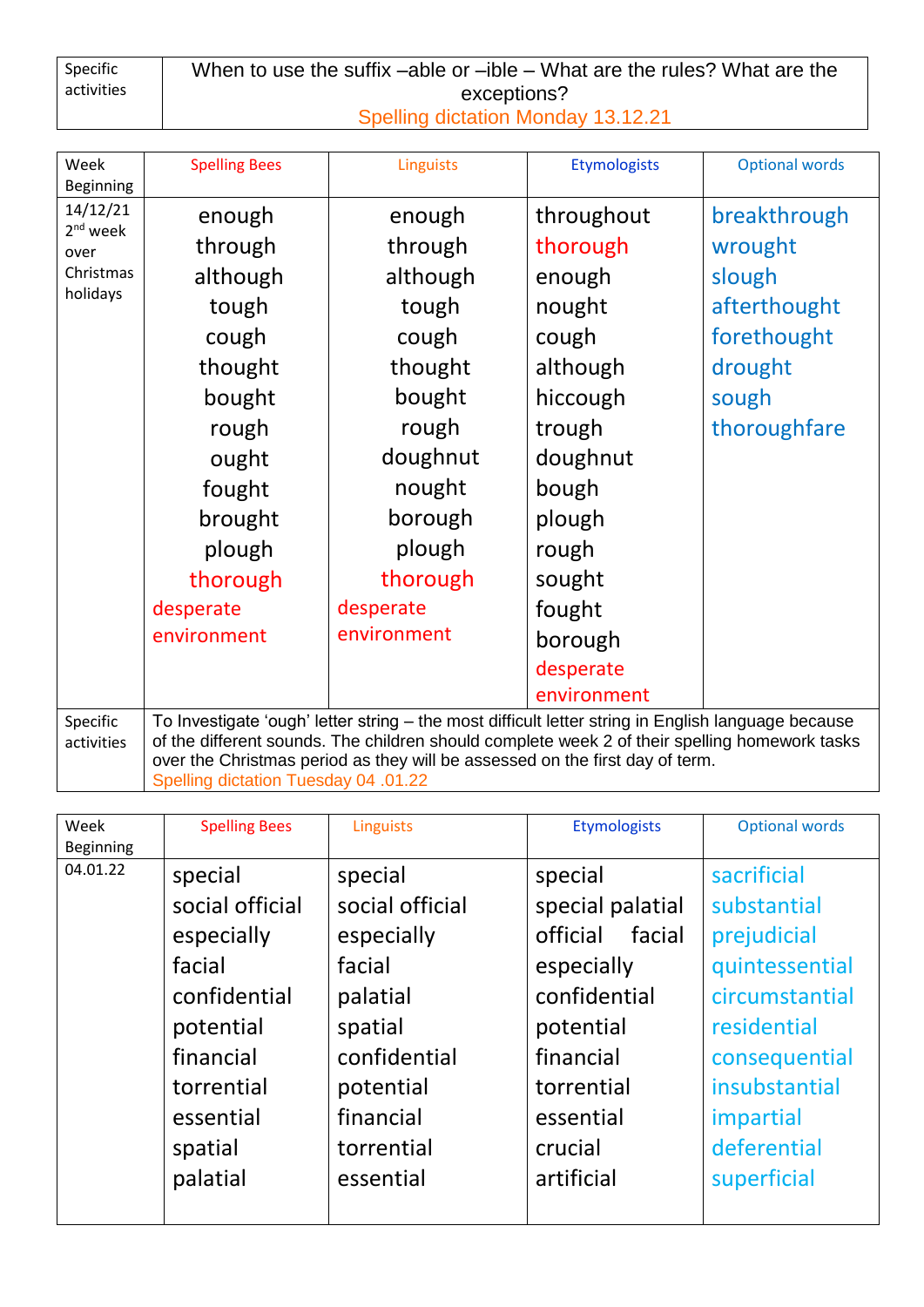|                        | bargain<br>cemetery | crucial<br>artificial<br>partial<br>beneficial<br>bargain<br>cemetery                                                           | partial<br>beneficial<br>commercial<br>provincial<br>influential<br>consequential<br>bargain cemetery |  |
|------------------------|---------------------|---------------------------------------------------------------------------------------------------------------------------------|-------------------------------------------------------------------------------------------------------|--|
| Specific<br>activities | Monday 17.01.22     | Look at the type of letters before $-cial$ and $-tial - can you see$<br>a pattern? Are there any exceptions. Spelling Dictation |                                                                                                       |  |

| Week       | <b>Spelling Bees</b>                                           | <b>Linguists</b> | <b>Etymologists</b> | <b>Optional words</b> |
|------------|----------------------------------------------------------------|------------------|---------------------|-----------------------|
| Beginning  |                                                                |                  |                     |                       |
| 18/01/22   | believe                                                        | believe          | believe             | <b>Seize</b>          |
|            | ceiling                                                        | ceiling          | ceiling             | weird                 |
|            | achieve                                                        | achieve          | achieve             | sovereign             |
|            | sufficient                                                     | sufficient       | sufficient          | forfeit               |
|            | conscience                                                     | conscience       | conscience          | counterfeit           |
|            | thief                                                          | thief            | thief               | retrieve              |
|            | piece                                                          | piece            | piece               | reprieve              |
|            | eight                                                          | eight            | eight               | perceive              |
|            | weight                                                         | weight           | weight              | conceive              |
|            | neighbour                                                      | neighbour        | neighbour           | besiege               |
|            | ancient                                                        | ancient          | ancient             | grievous              |
|            | neither/either                                                 | neither/either   | neither/either      | species               |
|            | mischievous                                                    | mischievous      | mischievous         |                       |
|            | leisure                                                        | leisure          | leisure             |                       |
|            | variety                                                        | variety          | variety             |                       |
|            | protein                                                        | protein          | protein             |                       |
|            | shoulder                                                       | shoulder         | shoulder            |                       |
| Specific   | i before e except after c when the sound is /i:/ Which word is |                  |                     |                       |
| activities | an exception?                                                  |                  |                     |                       |
|            | <b>Spelling dictation Monday 31.01.22</b>                      |                  |                     |                       |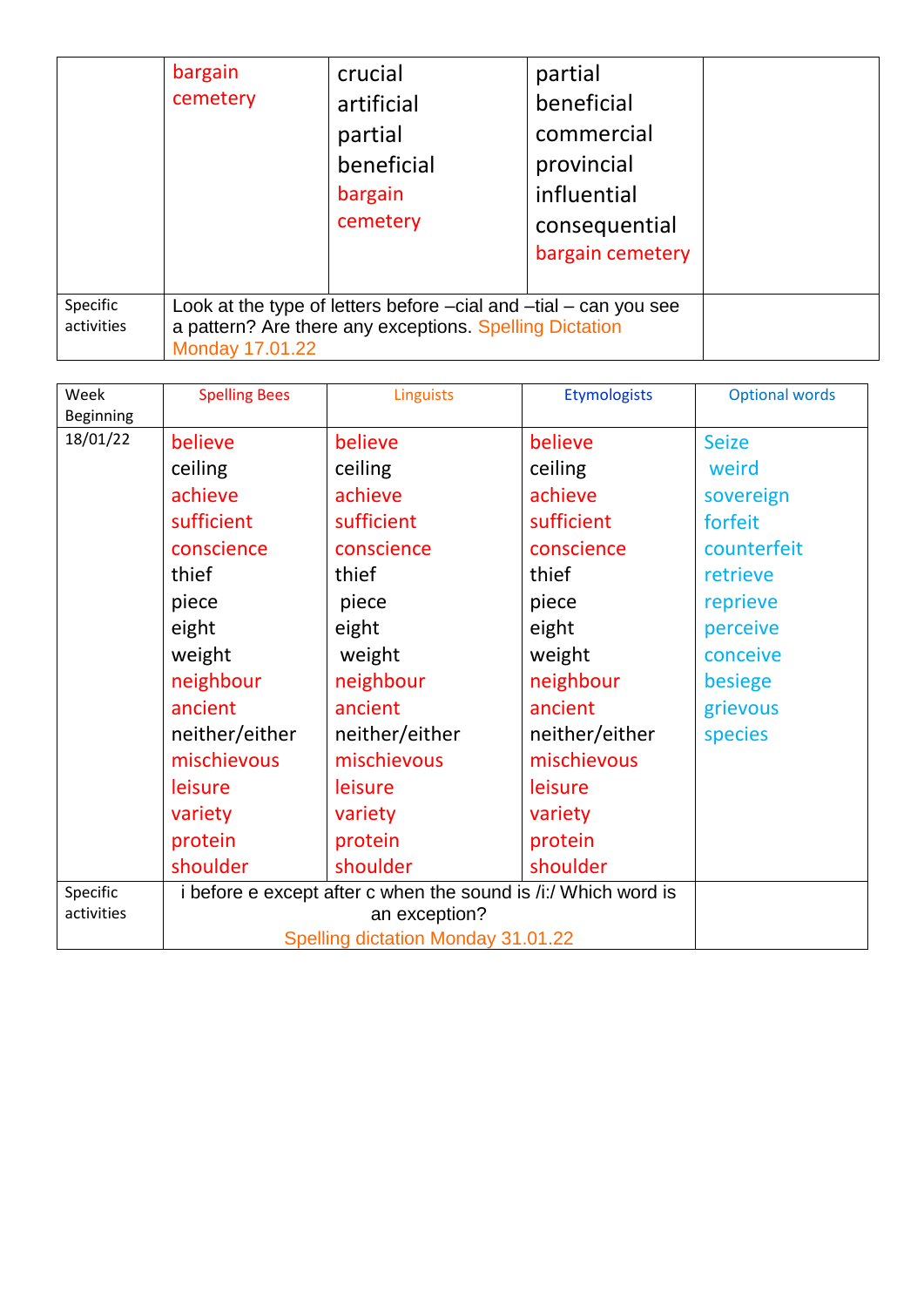| Week<br>Beginning | <b>Spelling Bees</b>                      | <b>Linguists</b> | <b>Etymologists</b>                                        | <b>Optional words</b> |
|-------------------|-------------------------------------------|------------------|------------------------------------------------------------|-----------------------|
| 01/02/22          | patients                                  | patients         | patients patience                                          | <b>Efficient</b>      |
|                   | patience                                  | patience         | hindrance decent                                           | vengeance             |
|                   | hindrance                                 | hindrance        | hesitant hesitancy                                         | adolescence           |
|                   | hesitant                                  | decent hesitant  | tolerant tolerance                                         | vigilance             |
|                   | tolerant                                  | hesitancy        | apparent innocent                                          | abundance             |
|                   | tolerance                                 | tolerant         | innocence decency                                          | acquaintance          |
|                   | apparent                                  | tolerance        | frequent(ly)                                               | extravagance          |
|                   | innocent                                  | apparent         | frequency                                                  | lenient lenience      |
|                   | innocence                                 | innocent         | confident                                                  | grievance             |
|                   | convenience                               | innocence        | confidence                                                 | vengeance             |
|                   | decent                                    | decency          | sentence assistant                                         | sequence              |
|                   | decency                                   | sentence         | assistance                                                 | correspondence        |
|                   | sentence                                  | frequent(ly)     | obedient excellent                                         | resemblance           |
|                   | nuisance                                  | frequency        | obedience                                                  | affluence             |
|                   | relevant                                  | confident        | consonant                                                  |                       |
|                   | existence                                 | confidence       | independent                                                |                       |
|                   | excellent                                 | convenience      | independence                                               |                       |
|                   | consonant                                 | nuisance         | convenience                                                |                       |
|                   | frequent(ly)                              | relevant         | nuisance relevant                                          |                       |
|                   |                                           | existence        | existence                                                  |                       |
|                   |                                           | excellent        |                                                            |                       |
|                   |                                           | consonant        |                                                            |                       |
|                   |                                           |                  |                                                            |                       |
| Specific          |                                           |                  | Find the derivations and spelling patterns from these word |                       |
| activities        |                                           | roots.           |                                                            |                       |
|                   | <b>Spelling dictation Monday 14.02.22</b> |                  |                                                            |                       |

| Week      | <b>Spelling Bees</b> | Linguists | <b>Etymologists</b> | <b>Optional words</b> |
|-----------|----------------------|-----------|---------------------|-----------------------|
| Beginning |                      |           |                     |                       |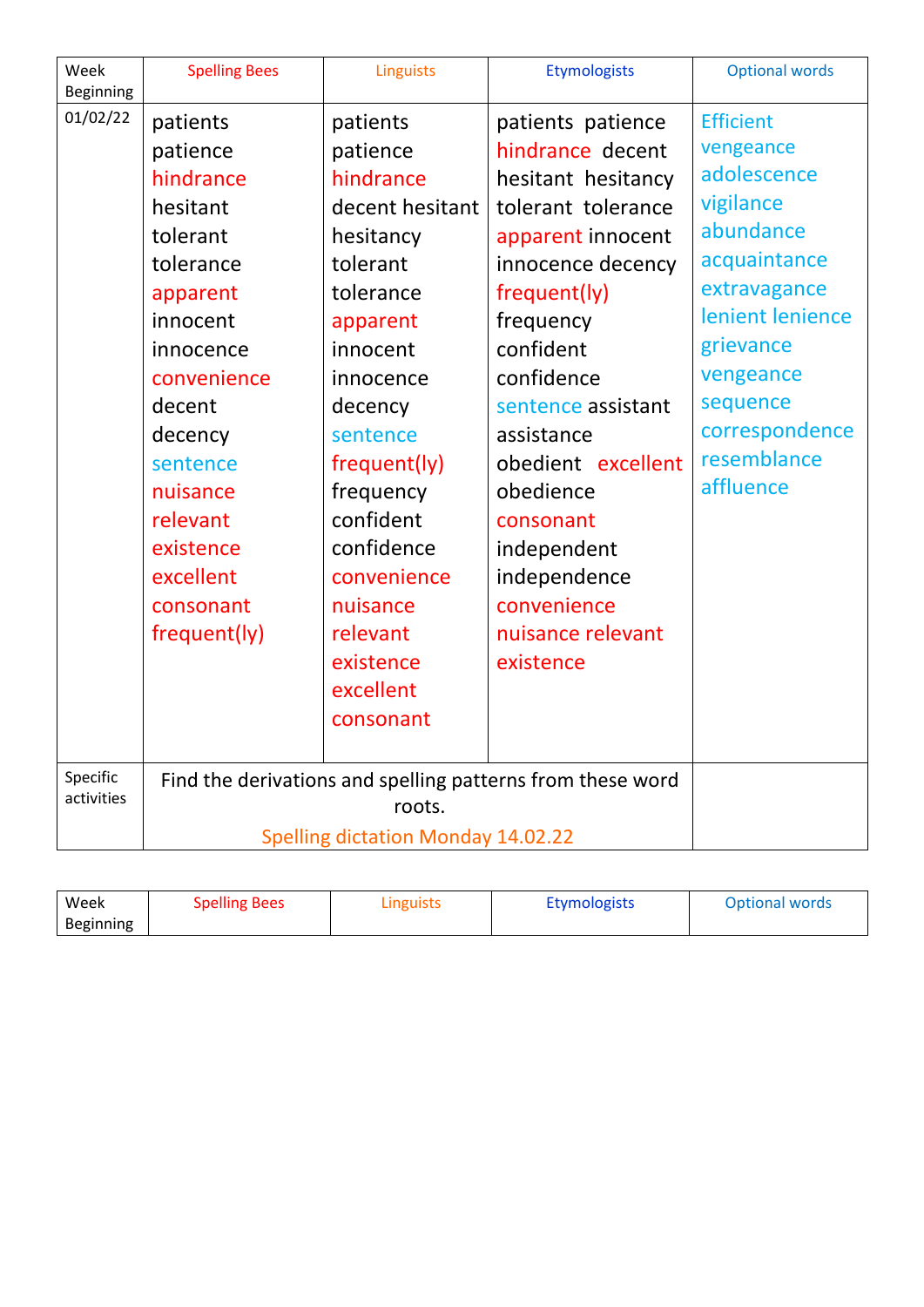| 15/02/22<br>2 <sup>nd</sup><br>we<br>ek<br>of<br>homework<br>over<br>hal<br>f term | Knit, dumb,<br>whale,<br>wrapper, yacht,<br>numb, wrist,<br>kneel, wreck,<br>guarantee,<br>rhythm, bruise,<br>crumb, rhyme,<br>white, twelfth,<br>tomb, honest,<br>knuckle, wrinkle,<br>bomb, vehicle,<br>wrong, knock,<br>thistle, island<br>foreign<br>persuade | foreign, dumb,<br>whale,<br>wrapper,<br>yacht, numb,<br>wrist, kneel,<br>wreck,<br>guarantee,<br>rhythm, bruise,<br>crumb, rhyme,<br>white, knight,<br>tomb, honest,<br>knuckle,<br>wrinkle, bomb,<br>vehicle, wrong,<br>knock.<br>autumn,<br>thistle, island,<br>foreign<br>persuade | foreign, dumb,<br>whale, wrapper,<br>yacht, numb,<br>wrist, kneel,<br>wreck, guarantee,<br>rhythm, bruise,<br>crumb, rhyme,<br>white, knight,<br>tomb, honest,<br>knuckle, wrinkle,<br>bomb, vehicle,<br>wrong, knock.<br>handkerchief,<br>champagne<br>autumn, thistle,<br>island, solemn.<br>persuade | succumb<br>subtle awry<br>ascend<br>descent<br>resuscitate<br>resign<br>gnarl<br>melancholy<br>technique<br>knowledge<br>column<br>pneumonia<br>moisten<br>wrestle rogue<br>disguise<br>writhe<br>wretched disciple |
|------------------------------------------------------------------------------------|-------------------------------------------------------------------------------------------------------------------------------------------------------------------------------------------------------------------------------------------------------------------|---------------------------------------------------------------------------------------------------------------------------------------------------------------------------------------------------------------------------------------------------------------------------------------|---------------------------------------------------------------------------------------------------------------------------------------------------------------------------------------------------------------------------------------------------------------------------------------------------------|---------------------------------------------------------------------------------------------------------------------------------------------------------------------------------------------------------------------|
| Specific<br>activities                                                             |                                                                                                                                                                                                                                                                   | back.                                                                                                                                                                                                                                                                                 | Complete week two spelling activities over the half<br>term, as there will be a dictation on the first Monday<br>Spelling dictation Monday 28.02.22                                                                                                                                                     |                                                                                                                                                                                                                     |

| Week      | <b>Spelling Bees</b> | Linguists     | Etymologists  | <b>Optional words</b> |
|-----------|----------------------|---------------|---------------|-----------------------|
| Beginning |                      |               |               |                       |
| 01/03/22  | vicious              | vicious       | vicious       | tenacious             |
|           | precious             | precious      | precious      | voracious             |
|           | conscious            | conscious     | conscious     | bumptious             |
|           | delicious            | delicious     | delicious     | conscientious         |
|           | spacious             | spacious      | spacious      | fractious             |
|           | suspicious           | suspicious    | suspicious    | gracious officious    |
|           | ambitious            | ambitious     | ambitious     | contentious           |
|           | cautious             | cautious      | cautious      | pretentious           |
|           | fictitious           | fictitious    | fictitious    | repetitious           |
|           | infectious           | infectious    | infectious    | obnoxious             |
|           | nutritious           | nutritious    | nutritious    |                       |
|           | anxious              | anxious       | anxious       |                       |
|           | exaggerate           | malicious     | malicious     |                       |
|           | forty suggest        | exaggerate    | exaggerate    |                       |
|           | desperate            | forty suggest | forty suggest |                       |
|           | environment          | desperate     | desperate     |                       |
|           |                      | environment   | environment   |                       |
|           |                      |               |               |                       |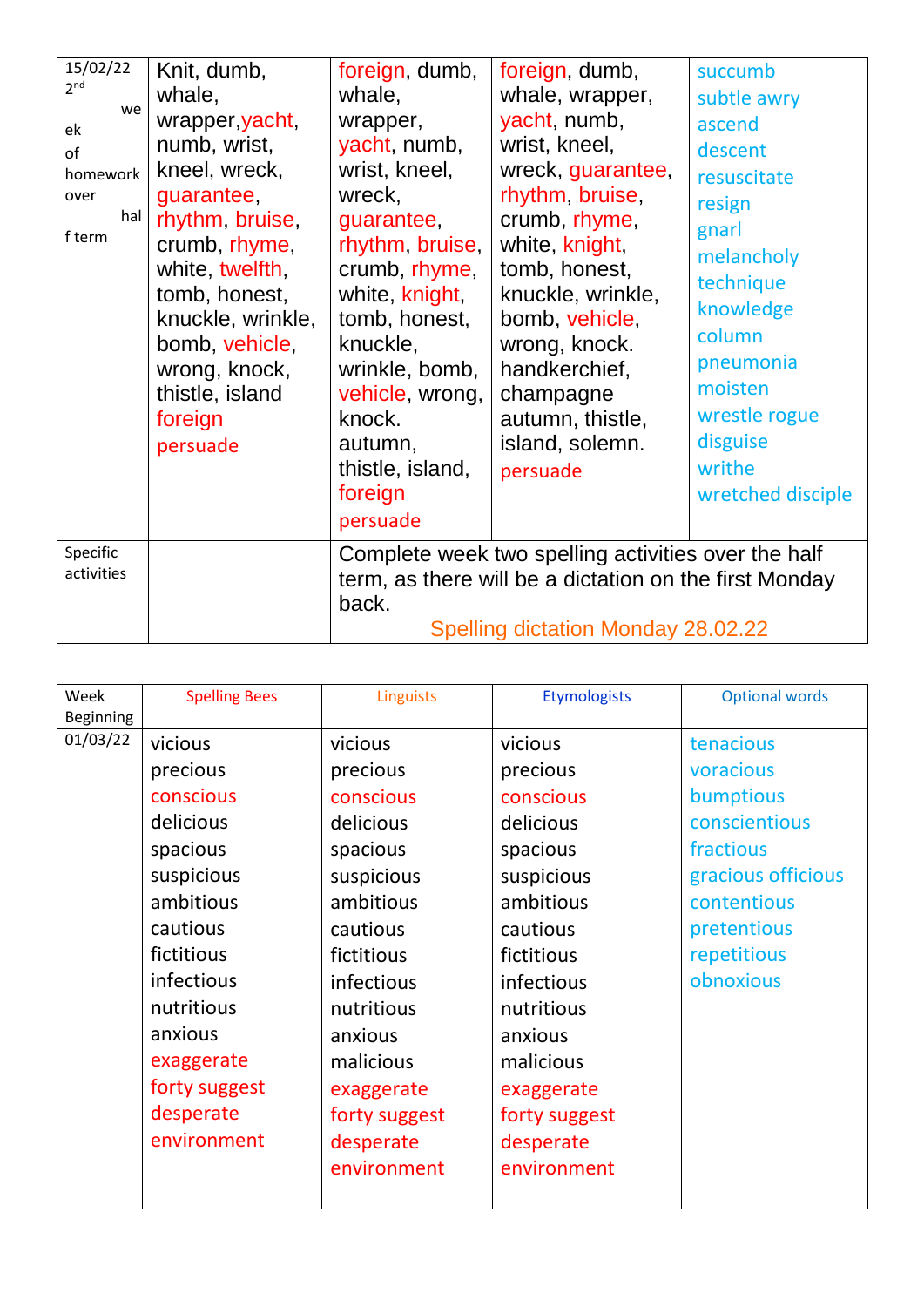Specific activities

## Spelling dictation Monday 14.03.22

| Week             | <b>Spelling Bees</b> | Linguists                                 | <b>Etymologists</b> | <b>Optional words</b> |
|------------------|----------------------|-------------------------------------------|---------------------|-----------------------|
| <b>Beginning</b> |                      |                                           |                     |                       |
| 15/03/22         | judge                | wedge                                     | porridge            | pillage               |
|                  | wedge                | cadge                                     | knowledge           | expunge               |
|                  | cadge                | ledge                                     | acknowledge         | leverage              |
|                  | ledge                | lodge                                     | wedge               | appendage             |
|                  | lodge                | dredge                                    | cadge               | parentage             |
|                  | dredge               | grudge                                    | dredge              | patronage             |
|                  | grudge               | pledge                                    | grudge              | camouflage            |
|                  | pledge               | porridge                                  | pledge              | conjure               |
|                  | porridge             | knowledge                                 | deluge              | adjacent              |
|                  | knowledge            | acknowledge                               | carriage            | perjury               |
|                  | acknowledge          | carriage                                  | indulge             |                       |
|                  | carriage             | indulge                                   | pilgrimage          |                       |
|                  | indulge              | pilgrimage                                | encourage           |                       |
|                  | pilgrimage           | encourage                                 | language            |                       |
|                  | encourage            | language                                  | privilege           |                       |
|                  | language             | privilege                                 | stodge              |                       |
|                  | privilege            | stodge                                    | prejudice           |                       |
|                  | bandage              | savage                                    | infringe            |                       |
|                  | prejudice            | prejudice                                 | disengage           |                       |
| Specific         |                      | <b>Spelling dictation Friday 08.04.22</b> |                     |                       |
| activities       |                      |                                           |                     |                       |

| Week<br><b>Beginning</b>                                                               | <b>Spelling Bees</b>                                                                                                                                                                                                                                                                                                                | Morpurgo Linguists                                                                                                                                                                                                                                                                                                                                                          | <b>Etymologists Dickens</b> |
|----------------------------------------------------------------------------------------|-------------------------------------------------------------------------------------------------------------------------------------------------------------------------------------------------------------------------------------------------------------------------------------------------------------------------------------|-----------------------------------------------------------------------------------------------------------------------------------------------------------------------------------------------------------------------------------------------------------------------------------------------------------------------------------------------------------------------------|-----------------------------|
| 08/04/22<br>You should<br>do your 2<br>weeks of<br>homework<br>over Easter<br>Holidays | assessment, connive, flippant,                                                                                                                                                                                                                                                                                                      | Accommodate, accompany, according aggressive<br>appreciate, attached, committee, communicate,<br>community, correspond, embarrass, exaggerate,<br>immediate(ly), marvellous, necessary, occupy, occur,<br>opportunity, profession, recommend, suggest Optional<br>words: illusion, pollution, challenge, apparition,<br>annoyed, beginning, channel, difficult, silhouette, |                             |
| Specific<br>activities                                                                 | These words with double consonants. Although there is no<br>spelling pattern as such, the short vowel sound appears<br>before the doubled consonant. However, as with most of the<br>rules there are many exceptions e.g. the single c in<br>recommend/necessary, and words such as amateur.<br>Spelling dictation Tuesday 26.04.22 |                                                                                                                                                                                                                                                                                                                                                                             |                             |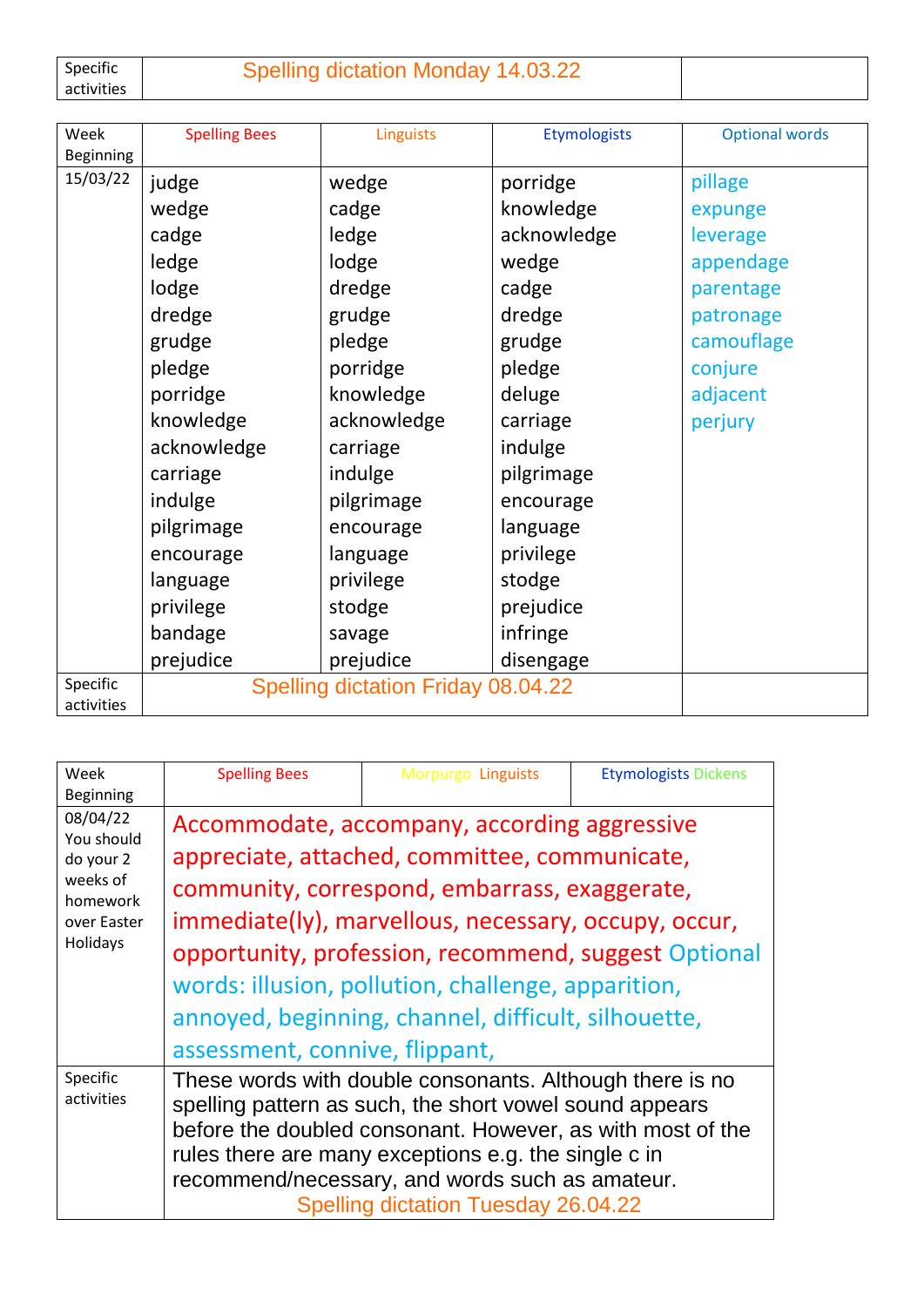| Week                   | <b>Spelling Bees</b> | Linguists                                                                                                                                                                  | <b>Etymologists</b> | <b>Optional words</b> |
|------------------------|----------------------|----------------------------------------------------------------------------------------------------------------------------------------------------------------------------|---------------------|-----------------------|
| Beginning<br>26/04/22  |                      |                                                                                                                                                                            |                     |                       |
|                        | scheme               | scheme                                                                                                                                                                     | scheme              | ache anchor           |
|                        | chorus               | chorus                                                                                                                                                                     | chorus              | chaos                 |
|                        | Christian            | Christian                                                                                                                                                                  | Christian           | monarch               |
|                        | chemist echo         | chemist echo                                                                                                                                                               | chemist echo        | mechanic              |
|                        | character            | character                                                                                                                                                                  | character           | champagne             |
|                        | chef                 | chef                                                                                                                                                                       | chef                | chef                  |
|                        | machine              | machine                                                                                                                                                                    | machine             | charade               |
|                        | brochure             | brochure                                                                                                                                                                   | brochure            | ricochet              |
|                        | chalet               | chalet                                                                                                                                                                     | chalet chaos        | dichotomy             |
|                        | chaos                | chaos                                                                                                                                                                      | technical           | machinery             |
|                        | technical            | technical                                                                                                                                                                  | parachute           | melancholy            |
|                        | parachute            | parachute                                                                                                                                                                  | stomach             |                       |
|                        | stomach              | stomach                                                                                                                                                                    | bargain             |                       |
|                        | bargain              | bargain                                                                                                                                                                    | cemetery            |                       |
|                        | cemetery             | cemetery                                                                                                                                                                   |                     |                       |
|                        |                      |                                                                                                                                                                            | co-ordinate re-     |                       |
|                        | co-ordinate          | co-ordinate re-                                                                                                                                                            | enter co-           |                       |
|                        | re-enter co-         | enter co-                                                                                                                                                                  | operate co-own      |                       |
|                        | operate co-          | operate co-                                                                                                                                                                |                     |                       |
|                        | own                  | own                                                                                                                                                                        |                     |                       |
| Specific<br>activities |                      | Words spelt with ch with the /k/ and /f/ sound – Can<br>you find out which language each of these originate<br>from?<br>Also learn these words with hyphens: on 'find five |                     |                       |
|                        |                      | additional words for homework day', also find five                                                                                                                         |                     |                       |
|                        |                      | words that require hyphens.                                                                                                                                                |                     |                       |
|                        |                      | Dictation Monday 09.05.22                                                                                                                                                  |                     |                       |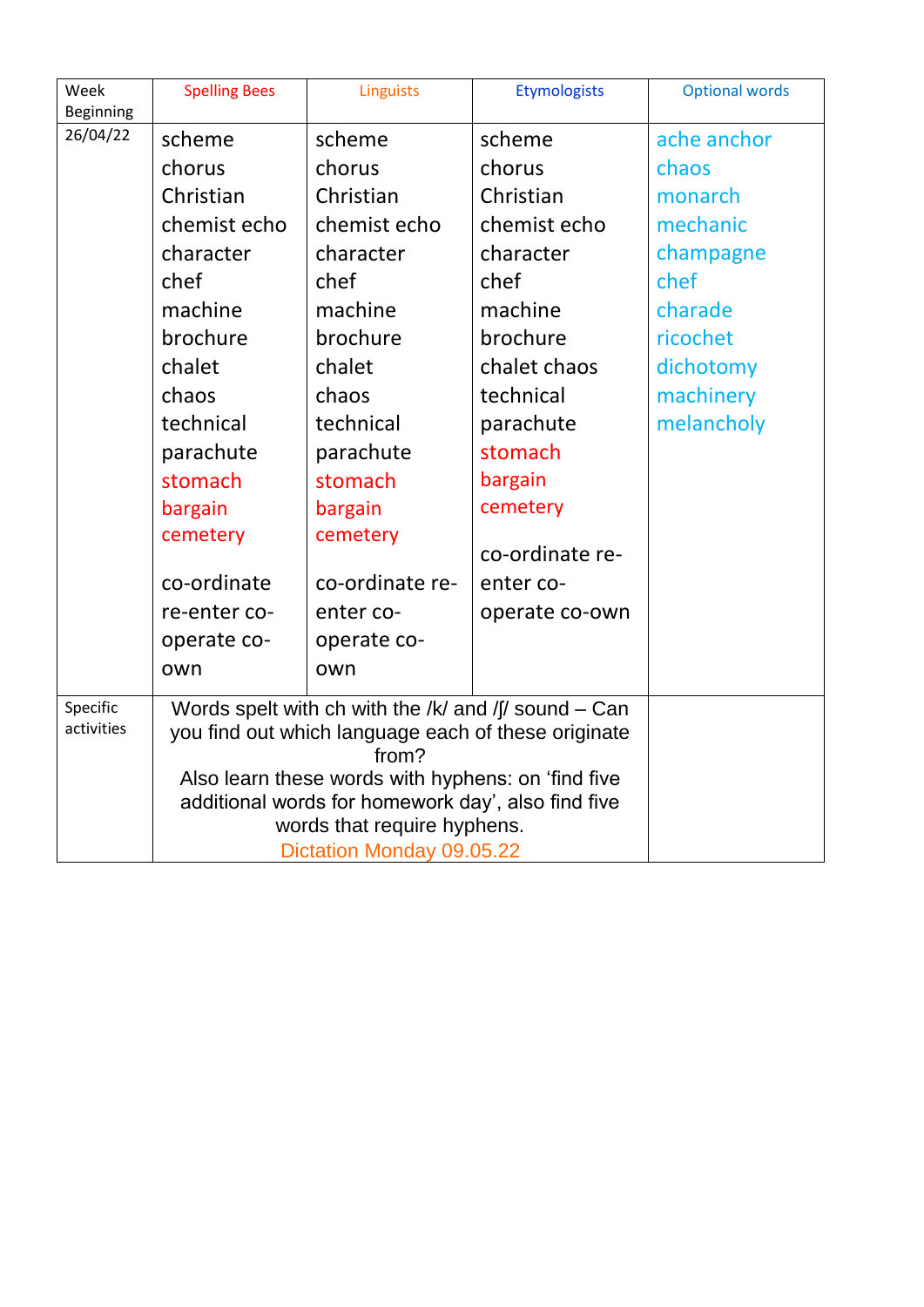## **These words have been split across the preceding weeks to ensure we cover all words before NCTs**

| Week of                   | <b>Spelling Bees</b> | Linguists                                                                                      | <b>Etymologists</b> |
|---------------------------|----------------------|------------------------------------------------------------------------------------------------|---------------------|
| Spread over               | bargain              | bargain                                                                                        | bargain             |
| preceding<br>weeks<br>for | cemetery             | cemetery                                                                                       | cemetery            |
| 2019/2020                 | desperate            | desperate                                                                                      | desperate           |
|                           | environment          | environment                                                                                    | environment         |
|                           | individual           | individual                                                                                     | individual          |
|                           | secretary            | secretary                                                                                      | secretary           |
|                           | occupy               | occupy                                                                                         | occupy              |
|                           | persuade             | persuade                                                                                       | persuade            |
|                           | aggressive           | aggressive                                                                                     | aggressive          |
|                           | community develop    | community develop                                                                              | community develop   |
|                           | government           | government                                                                                     | government          |
|                           | identity             | identity                                                                                       | identity            |
|                           | physical             | physical                                                                                       | physical            |
|                           | recommend            | recommend                                                                                      | recommend           |
|                           | shoulder apparent    | shoulder apparent                                                                              | shoulder            |
|                           | controversy          | controversy                                                                                    | apparent            |
|                           | disastrous awkward   | disastrous awkward                                                                             | controversy         |
|                           |                      |                                                                                                | disastrous          |
|                           |                      |                                                                                                | awkward             |
|                           |                      |                                                                                                |                     |
| Specific<br>activities    |                      | Revise these words over the Easter holidays. Many will be included in<br>ch spelling dictation |                     |

| Week of  | <b>Spelling Bees</b> | <b>Linguists</b> | <b>Etymologists</b> | <b>Optional words</b> |
|----------|----------------------|------------------|---------------------|-----------------------|
| 10/05/22 | league               | league           | league              | fatigue intrigue      |
|          | tongue               | tongue vague     | tongue vague        | colleague             |
|          | vague                | antique          | antique             | plaque                |
|          | antique              | unique           | unique              | grotesque             |
|          | unique               | plaque           | plaque              | boutique              |
|          | plaque               | opaque           | opaque              | mosque                |
|          | opaque               | dialogue         | dialogue            | picturesque           |
|          | dialogue             | rogue            | rogue               | technique             |
|          | rogue                | determined       | determined          | plague                |
|          | determined           | equip(ped)       | equip(ped)          | mystique              |
|          | equip(ped)           | (ment)           | (ment)              |                       |
|          | (ment)               | frequently       | frequently          |                       |
|          | frequently           | interfere        | interfere           |                       |
|          | interfere            |                  |                     |                       |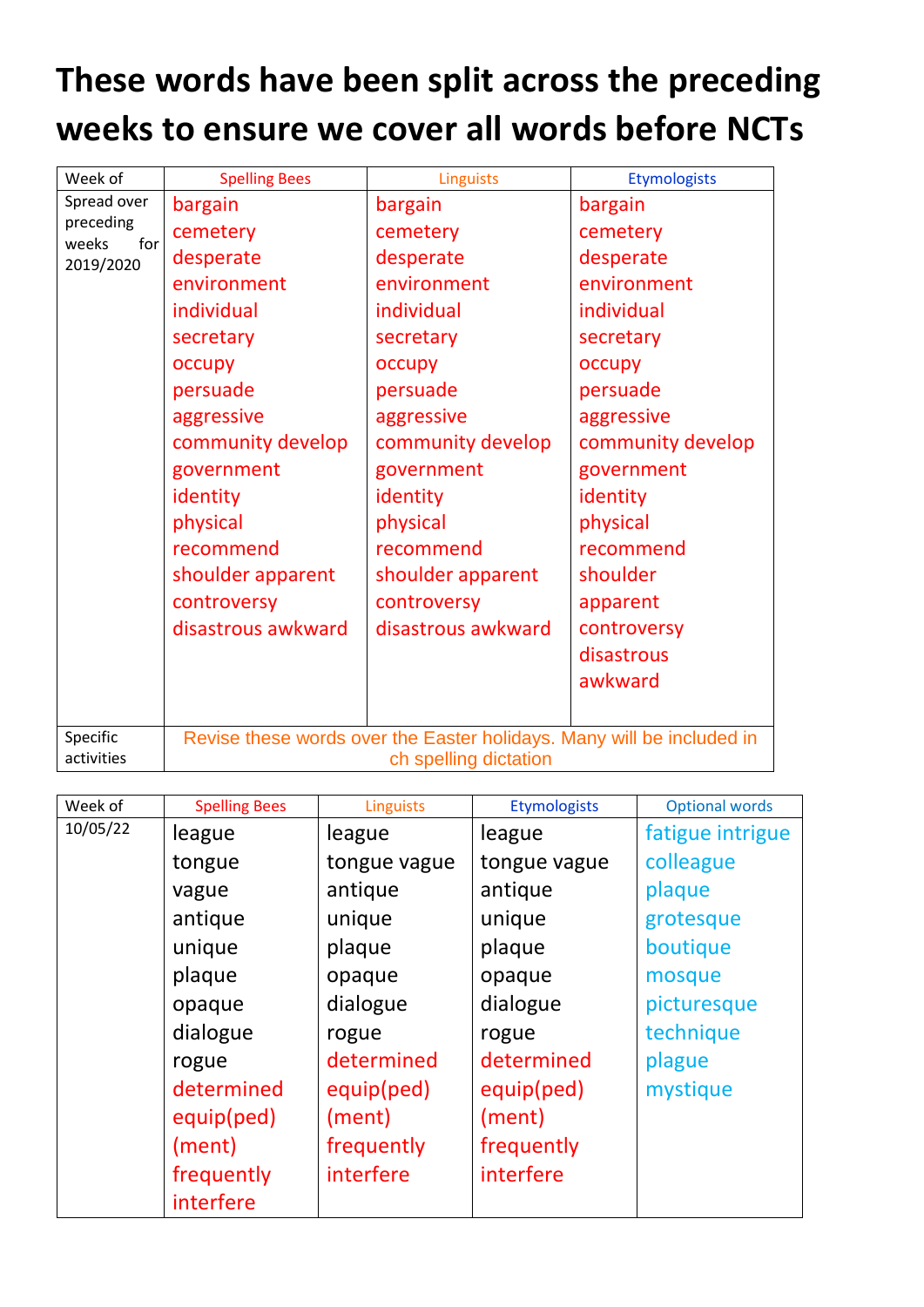| Specific<br>activities | What language do the -gue and -que words come<br>trom. |  |
|------------------------|--------------------------------------------------------|--|
|                        | Spelling dictation Monday 23.05.22                     |  |

| Week<br><b>Beginning</b> | <b>Spelling Bees</b> | <b>Linguists</b>                    | <b>Etymologists</b> |
|--------------------------|----------------------|-------------------------------------|---------------------|
| 24/05/22                 | apparent             | apparent                            | apparent            |
|                          | average              | average                             | average             |
|                          | attached             | attached                            | attached            |
|                          | awkward              | awkward                             | awkward             |
|                          | conscience           | conscience                          | conscience          |
|                          | correspond           | correspond                          | correspond          |
|                          | convenience          | convenience                         | convenience         |
|                          | criticise curiosity  | criticise curiosity                 | criticise curiosity |
|                          | prejudice            | prejudice                           | prejudice           |
|                          | privilege            | privilege                           | privilege           |
|                          | restaurant           | restaurant                          | restaurant          |
|                          | soldier              | soldier                             | soldier             |
|                          | stomach              | stomach                             | stomach             |
|                          | sincere(ly)          | sincere(ly)                         | sincere(ly)         |
|                          | twelfth devise       | twelfth devise                      | twelfth devise      |
| Specific<br>activities   |                      | Spelling dictation Tuesday 07/06/22 |                     |

We will be further developing our vocabulary over the remainder of the term, as well as concentrating on independent spellings that each pupil may still be having trouble with.

| Week             | <b>Spelling Bees</b>                                              | <b>Linguists</b>  | <b>Etymologists</b> |  |
|------------------|-------------------------------------------------------------------|-------------------|---------------------|--|
| <b>Beginning</b> |                                                                   |                   |                     |  |
| 07/06/22         | argument                                                          | argument          | argument            |  |
|                  | interrupt                                                         | interrupt         | interrupt           |  |
|                  | basically                                                         | basically         | basically           |  |
|                  | liaise bizarre                                                    | liaise bizarre    | liaise bizarre      |  |
|                  | necessary                                                         | necessary         | necessary           |  |
|                  | calendar                                                          | calendar          | calendar            |  |
|                  | noticeable                                                        | noticeable        | noticeable          |  |
|                  | chauffeur                                                         | chauffeur         | chauffeur           |  |
|                  | occasion                                                          | occasion          | occasion            |  |
|                  | completely                                                        | completely        | completely          |  |
|                  | occurrence                                                        | occurrence        | occurrence          |  |
|                  | curiosity                                                         | curiosity         | curiosity           |  |
|                  | preferred                                                         | preferred         | preferred           |  |
|                  | dilemma                                                           | dilemma           | dilemma             |  |
|                  | publicly misspelt                                                 | publicly misspelt | publicly misspelt   |  |
|                  | aggressive                                                        | aggressive        | aggressive          |  |
|                  |                                                                   |                   |                     |  |
| Specific         | These are commonly misspelt words. Highlight the part of the word |                   |                     |  |
| activities       | that you think is usually misspelt                                |                   |                     |  |
|                  | <b>Spelling dictation Thursday 23.06.22</b>                       |                   |                     |  |